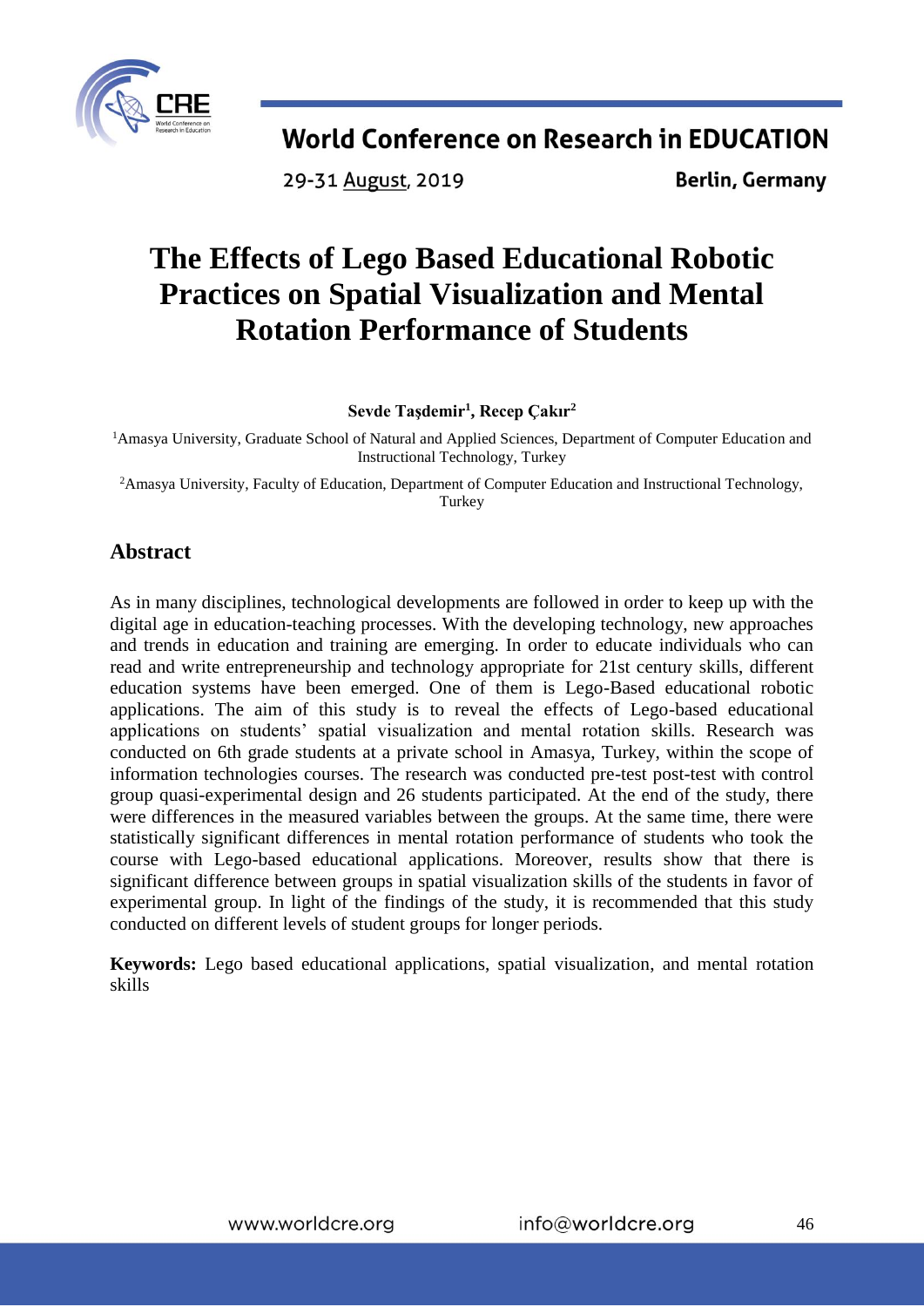

29-31 August, 2019

**Berlin, Germany** 

### **1. Introduction**

Developing technology has taken its place in educational process and has led to wideranging changes. According to Prensky (2001), the growing generations in the center of technology are called digital natives because of their predisposition to digital technology. According to Resnick et al. (2009), the new generation can use technology with ease of playing, instant messaging and social media. Although they can use all of these in a readymade way, few can do their own animations and games. According to studies, a digital individual is not only using social media or using the internet for gaming and interacting, but also s/he can use these technologies for creating, constructing and interacting with a structure. Technological developments such as intelligent technological devices, 3D printers and the Internet of Things (IoT) have taken place in our daily lives with Industry 4.0. Educators and researchers tried to meet the demands by adapting these developing instant changes to education and training. In order to educate individuals who can read and write entrepreneurship and technology appropriate for 21st century skills, different education systems have been emerged in recent years. One of them is STEM education initiative combining different disciplines and activities. There has been a considerable number of recent studies on STEM education. In STEM education, science, technology, engineering and mathematics education are integrated in schools. The aim of this integrated education is to educate individuals who have 21st century skills, information literacy and can keep up with technology (Aslan-Tutak, Akaygün & Tezsezen, 2017). Within STEM education, robotic coding and coding activities in various dimensions are included.

In the 2016 reports of the International Society for Technology in Education (ISTE) coding skills 'were prioritized among the characteristics that should be available to individuals who are suitable for 21st century skills. Coding ability is one of the 21st century skills as a skill brought by logical reasoning (European Commission, 2016). With the developing technology, coding skills in business environments has become one of the most basic stones. Therefore, educating individuals with this skill constitutes one of the major steps in the education system. For this reason, countries have begun to develop training programs for coding education and have integrated coding training into their curriculum (Angeli et al., 2016). Similarly, the result of studies and projects conducted in Turkey, coding education in 2012 were included in the curriculum of information technology courses (TTKB, 2012).

With the inclusion of coding education in the curriculum, robotic coding emerged also as another process. Erbaş (2014) describes robotic coding as it is the approach that teaches robot construction by using programming and mechanics together. Through this approach, students gain the opportunity to observe how the code blocks they write and how they can directly edit their errors. In this way, educators aim to train individuals who have 21st century skills with robotic coding activities through the ability to read and write by teaching students by coding. Robotic is actually the process of programming and designing robots in mechanical, electronics and engineering fields. Robotic is used to provide students with a curriculum integrated with science and technology and to reduce technology to a learning environment and to integrate information into daily life to make them more meaningful. (Wood, 2003).

When the studies related to robotics are examined, it is seen that it is an element combines and enrich the technology in the education environment (Koç, Şenol & Böyük, 2015). In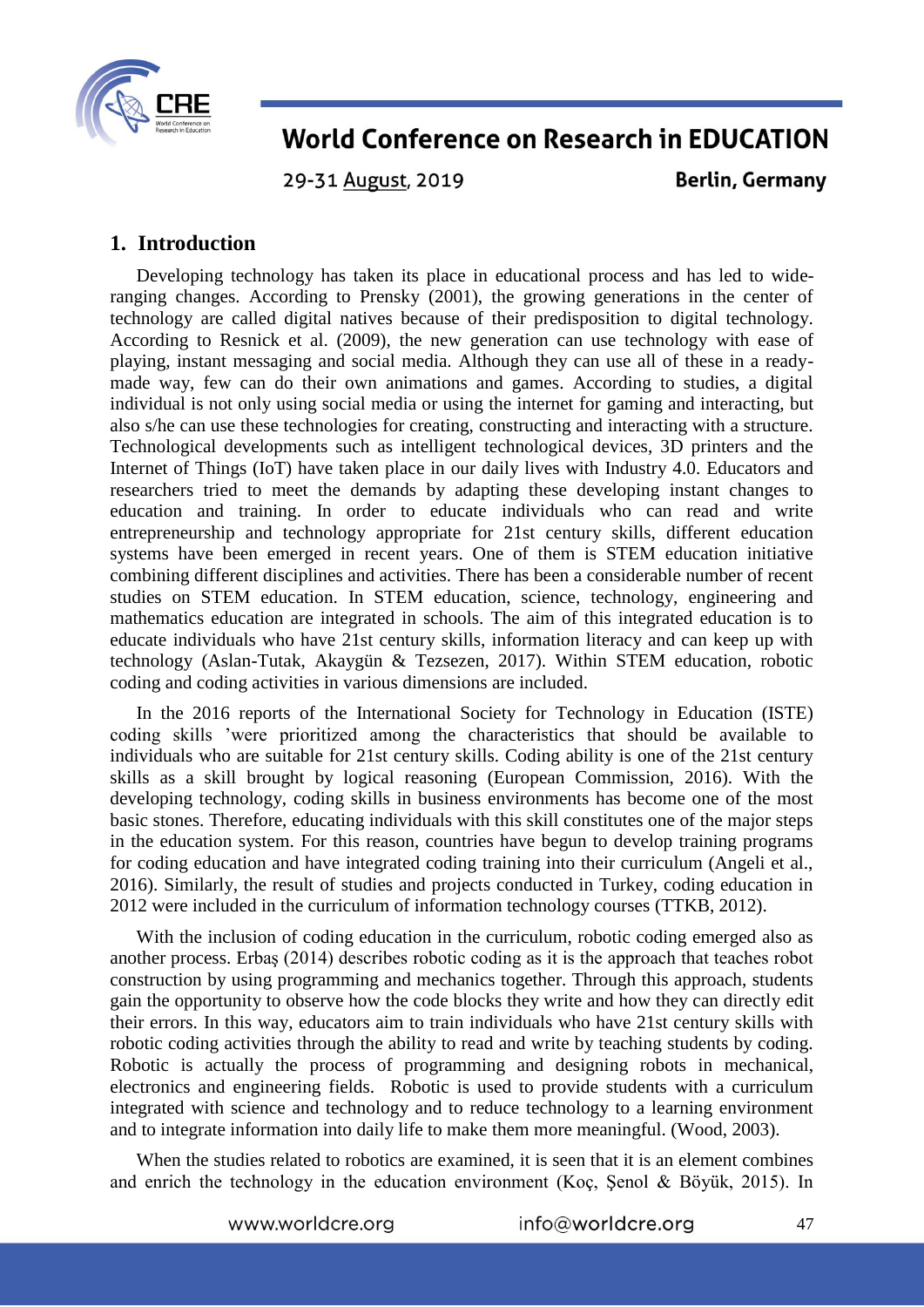

29-31 August, 2019

**Berlin, Germany** 

particular, different projects and researches are conducted on educational robotics in many countries. The studies about robots in the world and in our country are generally carried out within the scope of workshops and projects (Witherspoon, Reynolds & Copas, 2004; Mauch, 2001; Çavaş & Huyugüzel Çavaş, 2005; Gennari, Dodero & Janes, 2012; Koç Şenol & Böyük, 2015).

The applications made with robotics put students at the forefront of designing, programming skills with entertaining and educational activities. Moreover, mathematical thinking skills, scientific process skills, coding skills, problem solving and reflective thinking skills of students are developing through the robotic applications (Fidan & Yalçın, 2012). In this context, the aim of this study is to investigate the effects of Lego based educational robotic applications on students' spatial visualization and mental rotation skills.

In this study, it was focused on mental rotation and spatial visualization skills of secondary school students, unlike similar practices in the literature. Spatial Visualization Skills, 2-D and 3-D objects and the movement of parts of these objects in space is defined as the ability to revitalize the new situations in the mind (Contero, Naya, Company, Saorin & Conesa, 2005; Yildiz and Tuzun, 2011). Mental rotation ability is defined as the ability to visualize the revival of visual stimuli. According to Yıldırım and Tüzün (2011), the use of cutting-edge technology in learning environments has led to the study of the effects of the methods used to develop spatial ability.

#### **2. Method**

In this study, the effects of Lego based robotic applications and block based coding program scratch on the students' spatial visualization and mental rotation skills were investigated. In this sense, a quasi experimental study was conducted with pretest - posttest control group. In the control group, Scratch applications were applied in coding instruction and Lego based robotic applications were applied in the experimental group. The study was carried out with sixth grade secondary school students and 26 students participated in the study. The experimental application period lasted 8 weeks in the information and technology course. Spatial visualization test and mental rotation test were used as data collection tools.

The spatial visualization test was developed by Winter, Lappan, Phillips and Fitzgerald (1989) for the Middle Grades Mathematics Project and translated into Turkish by Yildiz and Tuzun (2011). The test consists of 15 questions. There are 5 answers to each question. The test questions generally include questions about the right, left, front and back views in addition to the isometric views of the structures formed from unit cubes.

Mental rotation test was developed by Peters et al. (1995) and translated into Turkish by Yildiz and Tuzun (2011). The test consists of a total of 24 questions. The quality of each problem is the same and has 4 options. It is based on finding a new version of a shape created from unit cubes that will occur when the shape is rotated in different directions and at different angles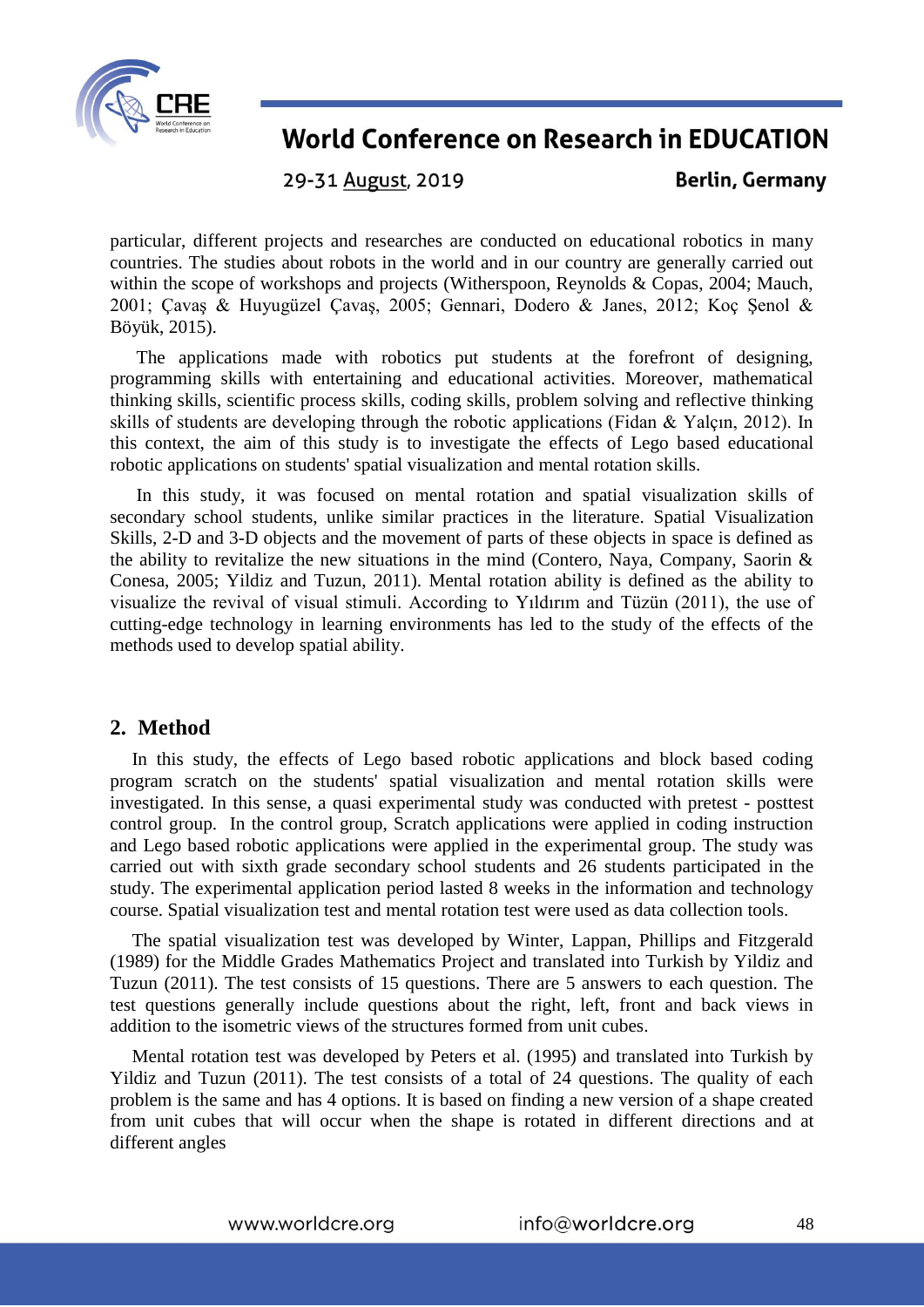

29-31 August, 2019

**Berlin, Germany** 

### **3. Conclusion (TNR 14pt., bold)**

According to the results of the study, it is seen that both groups showed an increase in mental rotation and spatial visualization skills in post-test results. When the experimental and control group post test results were analyzed, it was seen that the experimental group students increased their spatial visualization skills more than the control group students. But this increase is not statistically significant. On the other hand, it is noteworthy that there was a significant difference in posttest results between the experimental group students and the control group students in favor of experimental group in terms of mental rotation skills. It is seen that there are studies involving different applications related to spatial visualization and mental rotation in the literature. For example, Yıldız (2009) investigated the effect of 3D virtual environment and concrete material use on spatial visualization and mental rotation skills. After experimental study, there was a difference in favor of experimental group in terms of spatial visualization test results, but no difference was found between groups in terms of mental rotation test results. Similarly, Yıldız and Tüzün (2011) concluded that there is a statistically significant increase in spatial visualization performances of students in a 3D virtual environment and in the use of materials. However, there was a significant increase in the use of material environment in terms of mental rotation skills, whereas the increase in 3D virtual environment was not significant. When the studies in the literature are examined, it can be seen that there are studies showing that students improve their spatial visualization and mental rotation performances in technology supported applications.

In 8-week Lego-based robotic applications in this study, an increase on students' spatial visualization skills and mental rotation skills have been observed. Lego-based educational robot applications can be included in the curricula and more efficient results can be obtained. Lego-based robotic applications have attracted attention recently in educational applications. Robotic applications and programming education are gaining importance especially for 21st century skills. Therefore, it is recommended that such practices be applied in different student groups and for longer periods of time.

#### **References**

Angeli,C., Voogt, J., Fluck, A., Webb, M., Cox, M., Malyn-Smith, J., & Zagami, J. (2016). A K-6 computational thinking. *Educational Technology & Society*, *19*(3), 47-57.

Aslan-Tutak, F., Akaygün, S. & Tezsezen, S. (2017). Collaboratively Learning to Teach STEM: Change in Participating Pre-service Teachers' Awareness of STEM, *H. U. Journal of Education 32*(4) 794-816.

Contero, M., Naya F., Company P., Saorin J. K., & Conesa J. (2005). *Improving visualization skills in engineering education. IEEE Computer Graphics and Applications (5)* 24-31

Çavaş, B. & Huyugüzel-Çavaş, P. (2005). *Technology based learning: ''Robotics club''*. AB-2005, Gaziantep Üniversitesi, Gaziantep.

Erbaş, S. K. (2014). Basic robotic applications and the status on computer-aided design education *Journal of Research in Education and Teaching, 3*(3) 304-312.